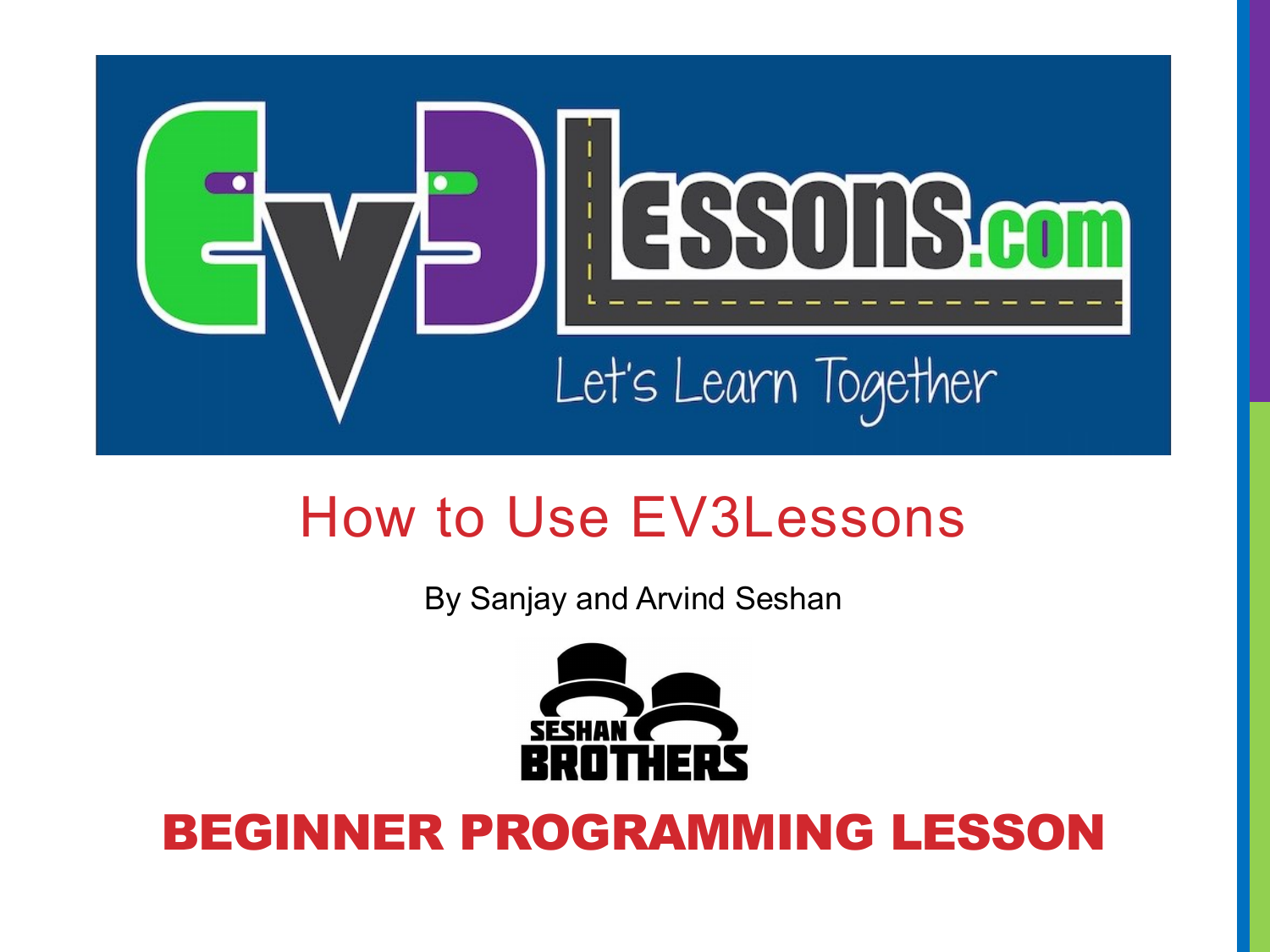### SITE OVERVIEW

- **EV3Lessons.com provides the building blocks for successfully learning to program the LEGO MINDSTORMS EV3**
- **We also provide extensive Resources for robotics teams such as planning tools, Coach's Corner and Team Building Activities**
- **Anyone is welcome to use and modify these lessons for educational (non-profit) purposes**
	- However, you must give credit to EV3Lessons for the materials and provide a link back to us if you post materials online
	- If you use EV3Lessons materials in any robotics competition (e.g. FIRST, WRO), you must cite your sources in your contest materials.
	- If you make extensive use of our materials, please consider making a donation to the site to support our work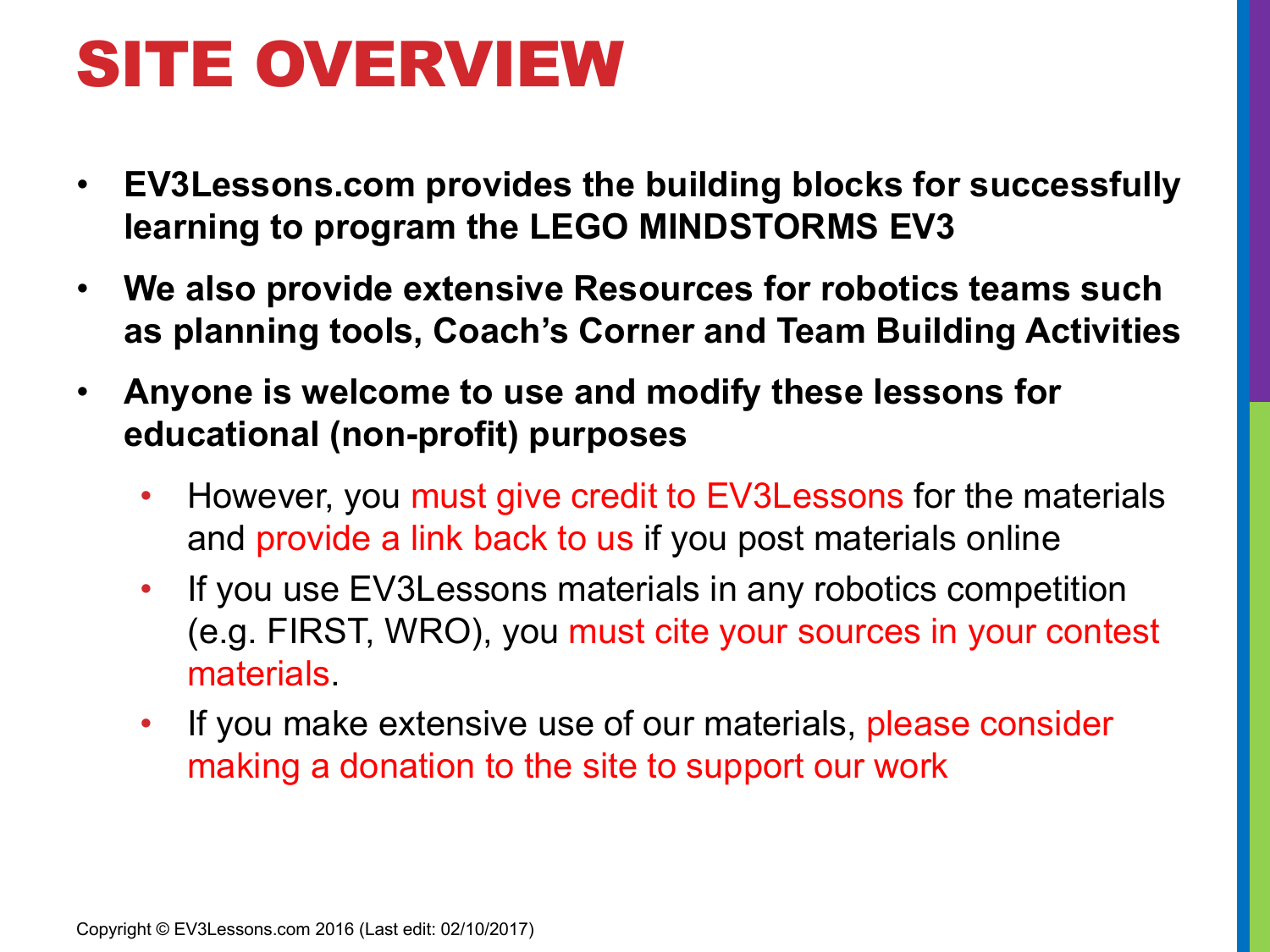## LESSON DESCRIPTION

http://ev3lessons.com/lessons.html

- **Beginner:** These lessons will teach you to move and turn the robot, use the sensors, and use loops and switches.
- **Intermediate:** These lessons introduce more advanced programming techniques such as My Blocks, variables, parallel beams, calibration and math/logic blocks.
- **Advanced:** These lessons assume that you are comfortable using all the blocks in the EV3 environment. The advanced lessons teach you to more sophisticated programs such as menu systems, proportional line followers, squaring on lines and stall detection techniques.
- **Beyond:** These lessons are for students who have completed all our other lessons and interested in learning about third-party sensors and using the EV3 with other platforms such as the Raspberry Pi.
- Beginner Lessons are designed to be done in order. Intermediate and Advanced Lessons may be done out of order. Lessons usually mention specific pre-requisites when needed.
- If you print the lessons out, make sure to return to the site often to check the date on the bottom of the page to make sure you have the latest version of the lesson.
- To be notified of updates, sign up for our mailing list on the Contacts page.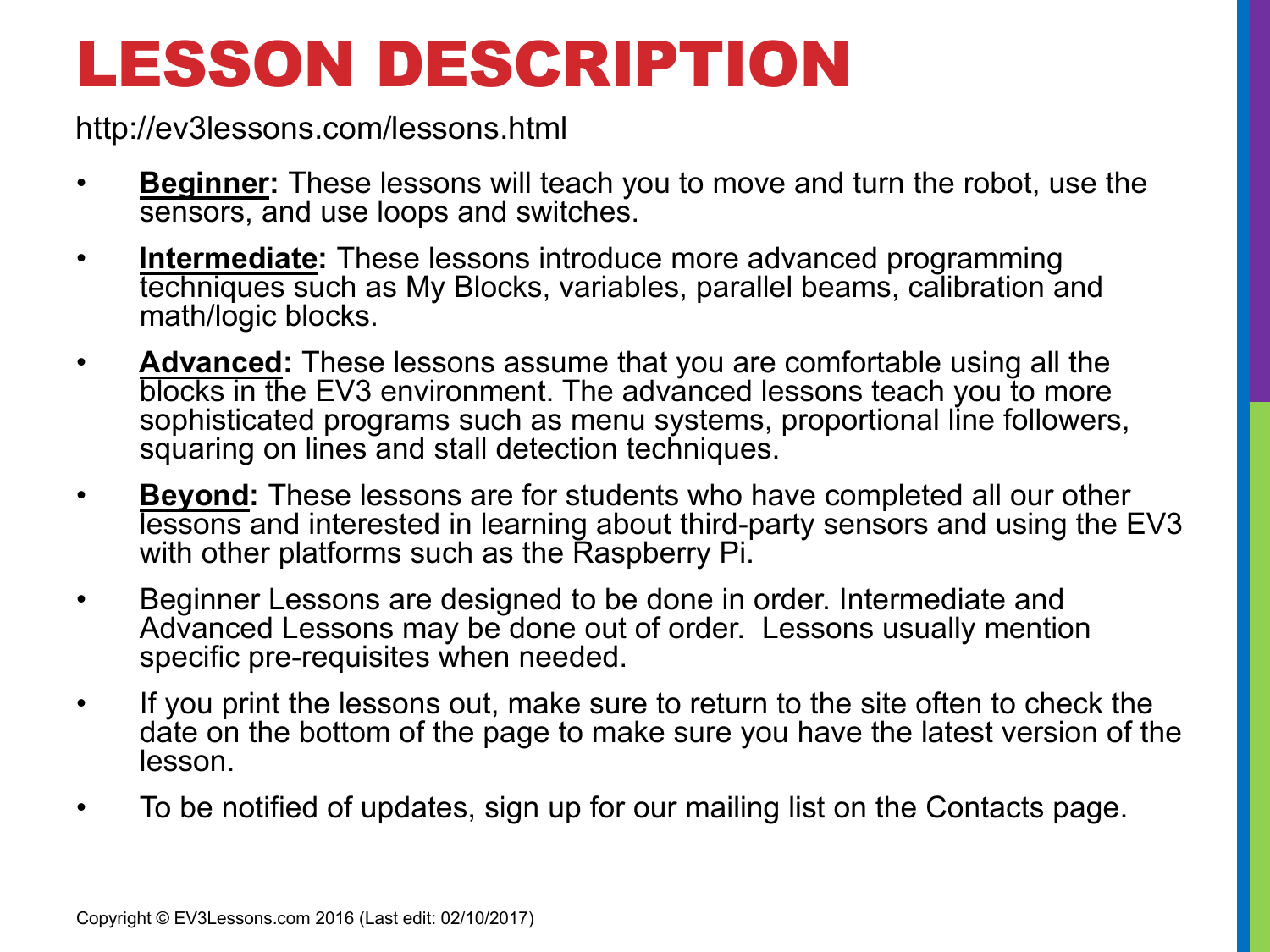# CORE PROGRAMMING LESSONS

| <b>Beginner</b>                                                                                                                                                                                                                                                                                                                                                                                                                                                                                                                                                                                                                                                                                                                                                                                                                                                                | <b>Intermediate</b>                                                                                                                                                                                                                                                                                                                                                                                                                                                                                                                                                                                                                                                                                                                                                | <b>Advanced</b>                                                                                                                                                                                                                                                                                                                                                                                                                                                                                                                                                                                                                                                                      |
|--------------------------------------------------------------------------------------------------------------------------------------------------------------------------------------------------------------------------------------------------------------------------------------------------------------------------------------------------------------------------------------------------------------------------------------------------------------------------------------------------------------------------------------------------------------------------------------------------------------------------------------------------------------------------------------------------------------------------------------------------------------------------------------------------------------------------------------------------------------------------------|--------------------------------------------------------------------------------------------------------------------------------------------------------------------------------------------------------------------------------------------------------------------------------------------------------------------------------------------------------------------------------------------------------------------------------------------------------------------------------------------------------------------------------------------------------------------------------------------------------------------------------------------------------------------------------------------------------------------------------------------------------------------|--------------------------------------------------------------------------------------------------------------------------------------------------------------------------------------------------------------------------------------------------------------------------------------------------------------------------------------------------------------------------------------------------------------------------------------------------------------------------------------------------------------------------------------------------------------------------------------------------------------------------------------------------------------------------------------|
| How to Use EV3Lessons<br>$\bullet$<br><b>Build a Base Robot</b><br>$\bullet$<br><b>Updating Software and Firmware</b><br>$\bullet$<br>Introduction to Brick/Software<br>$\bullet$<br><b>Moving Straight</b><br>$\bullet$<br>Port View<br>$\bullet$<br>Pseudocode<br>$\bullet$<br><b>Using Comments</b><br>$\bullet$<br><b>Basic Turning</b><br>$\bullet$<br><b>Displaying Text and Graphics</b><br>$\bullet$<br><b>Custom Images &amp; Sounds</b><br>$\bullet$<br>Intro to Touch Sensor<br>$\bullet$<br>Intro to Color Sensor<br>$\bullet$<br>Loops<br>$\bullet$<br>Switches<br>$\bullet$<br><b>Importing Additional LEGO</b><br>$\bullet$<br><b>Blocks</b><br>Sound Block<br>$\bullet$<br>Intro to Sound Sensor<br>$\bullet$<br>Intro to Ultrasonic Sensor<br>$\bullet$<br><b>Basic Line Follower</b><br>$\bullet$<br>Moving an Object<br>$\bullet$<br><b>Final Challenge</b> | <b>Basic Ultrasonic Wall Follower</b><br>$\bullet$<br><b>Brick Buttons as Sensors</b><br>$\bullet$<br>Data Wires<br>$\bullet$<br>My Blocks with Inputs and<br>$\bullet$<br>Outputs<br>Moving with My Blocks<br>$\bullet$<br>Turning with My Blocks<br>$\bullet$<br>Color Line Follower with My<br>$\bullet$<br><b>Blocks For Distance</b><br>Color Line Follower with My<br>$\bullet$<br><b>Blocks Stops on Color</b><br><b>Color Infrared Sensor</b><br>$\bullet$<br><b>Debugging Techniques</b><br>$\bullet$<br>Move Blocks<br>$\bullet$<br><b>Reliability Techniques</b><br>$\bullet$<br><b>Color Sensor Calibration</b><br>$\bullet$<br>Variables<br>$\bullet$<br>Logic Operations and Decision<br>$\bullet$<br>Making<br>Intro to Parallel Beams<br>$\bullet$ | Parallel Beams Synchronization<br>$\bullet$<br>Arrays<br>$\bullet$<br>Intro to Proportional Control<br>$\bullet$<br><b>Proportional Line Follower</b><br>Proportional Control with the<br>$\bullet$<br>Sound Sensor<br>Ramping Up<br>$\bullet$<br>Intro to Gyro Sensor<br>$\bullet$<br><b>Gyro Sensor Turns</b><br>$\bullet$<br>Squaring on Lines<br>$\bullet$<br><b>Stall Detection</b><br>$\bullet$<br>Menu System<br>$\bullet$<br>Data Logging for Science<br>$\bullet$<br><b>Experiments</b><br>Data Logging with Programming<br>$\bullet$<br><b>Blocks</b><br><b>Bluetooth</b><br>$\bullet$<br><b>Random Block</b><br>$\bullet$<br>Downloading and Uploading files<br>$\bullet$ |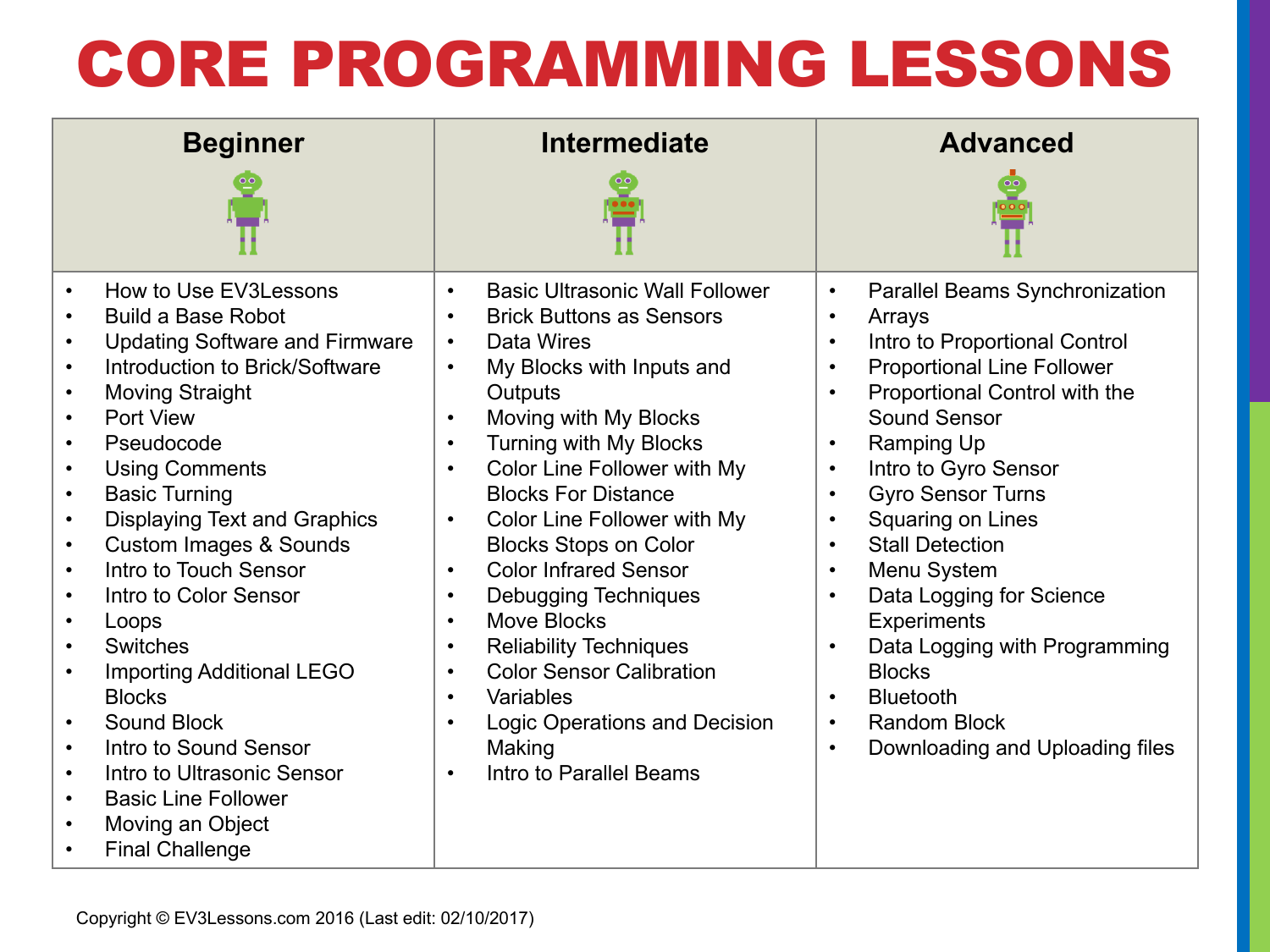### BONUS LESSONS

#### **Beyond**

- Importing Third-Party Blocks
- PixyCam for MINDSTORMS: Introduction
- PixyCam for MINDSTORMS: Color Identifier
- PixyCam for MINDSTORMS: Using Color Codes
- Mindsensors PSP-Nx Controller: Introduction
- Mindsensors PSP-Nx Controller: Simon Game
- EV3 Raspberry Pi Communicator
- Controlling Lights with an EV3
- Introduction to ev3dev
- Raspberry Pi and ev3dev Communicator
- Controlling Lights using ev3dev and Raspberry Pi
- NXT Light Sensors in EV3
- Bytecode and VM: Branching Error
- Synchronized Lights



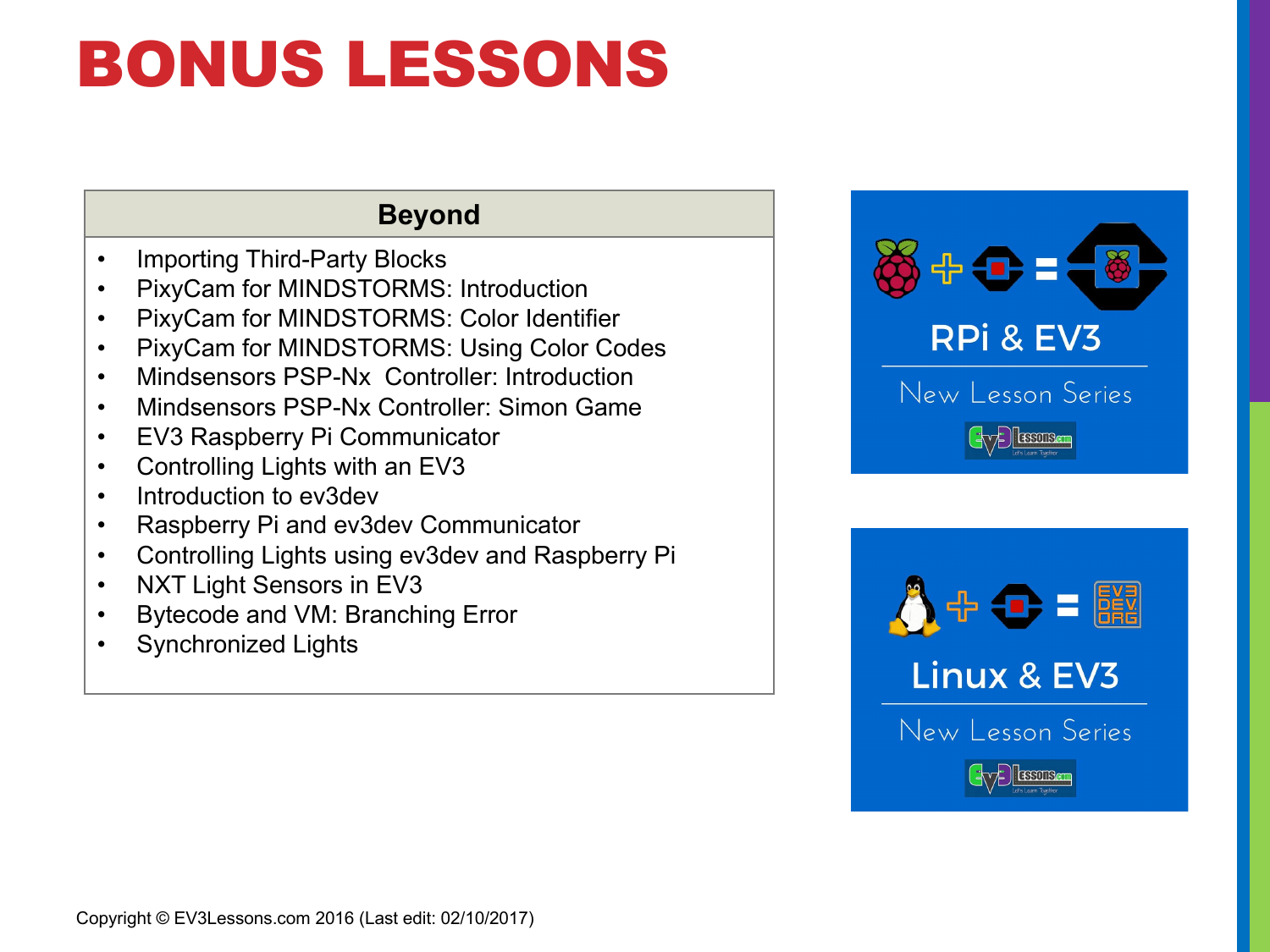### LESSON STRUCTURE

- **1. Each lesson starts with a list of objectives and ends with a challenge**
- **2. In most lessons, we provide hints in the form of Pseudocode. Students who need a hint should look at the Pseudocode.**
- **3. We provide a challenge solution as well, but want students to complete the challenge on their own before checking the solution**
- **4. A discussion guide is included after the challenge that will help understand the main objectives**
- **5. Some lessons have companion worksheets for students. More will be added over time.**